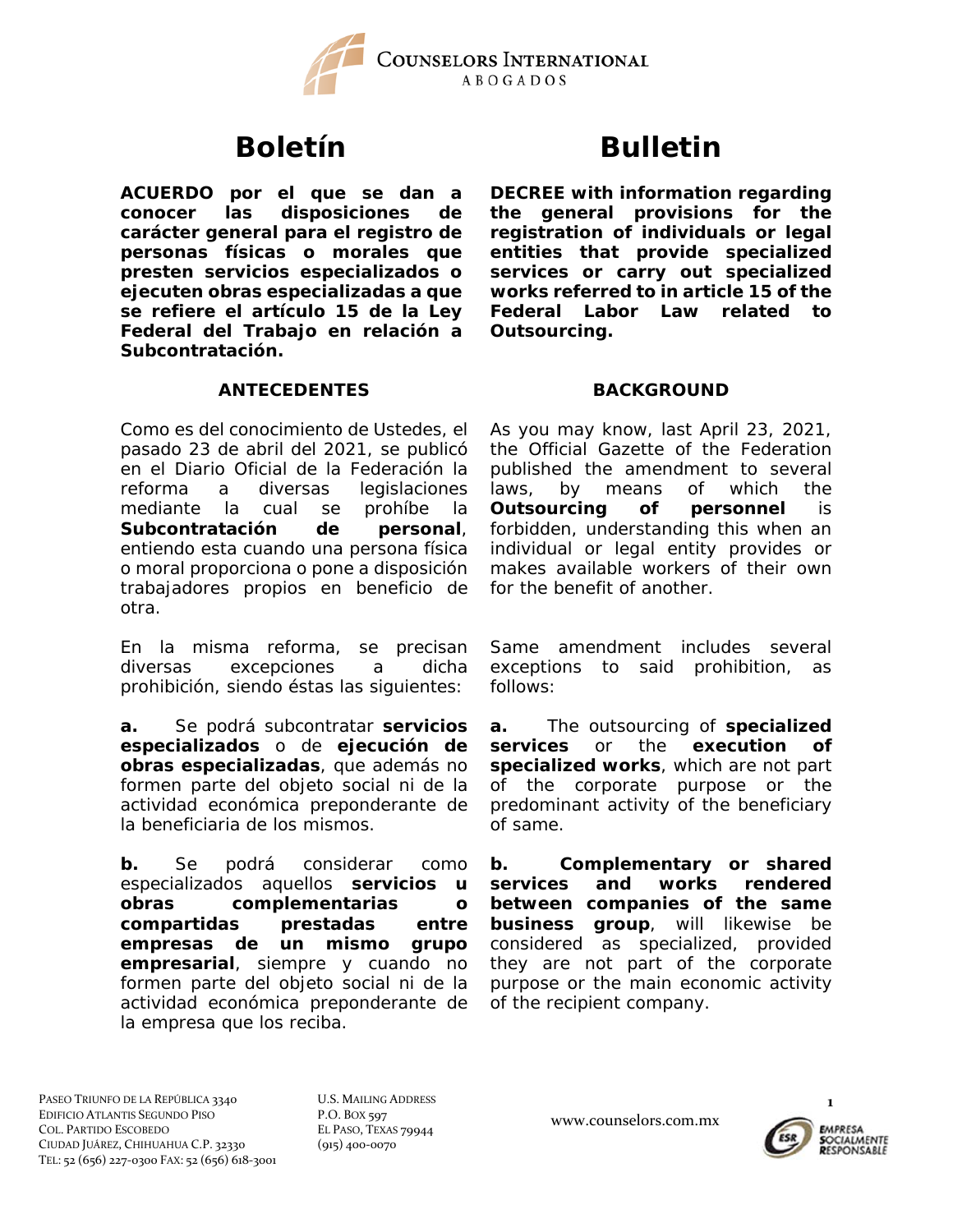

Para la implementación de esta reforma, se establecen a cargo de las personas físicas o morales que proporcionen Servicios Especializados o ejecuten Obras Especializadas las siguientes obligaciones:

**a.** Registrarse en el Padrón Público de Contratistas de Servicios Especializados u Obras Especializadas, que para tal efecto se implementará.

**b.** Establecer con precisión el servicio que desean prestar o el tipo de obra que desean ejecutar, por cada una de dichas actividades deberán acreditar, bajo protesta de decir verdad, el carácter especializado de las mismas y describir los elementos o factores que dan sustento a este carácter excepcional.

**c.** Proporcionar la información y documentación respecto a: capacitación, certificaciones, permisos o licencias que regulan la actividad, equipamiento, tecnología, activos, maquinaria, nivel de riesgo, rango salarial promedio, experiencia, entre otros, que acrediten su naturaleza especializada.

**d.** Demostrar que se encuentran al corriente en sus obligaciones fiscales y de seguridad social frente al Servicio de Administración Tributaria, al Instituto Mexicano del Seguro Social y al Instituto del Fondo Nacional para la Vivienda de los Trabajadores.

**e.** El registro tendrá efectos para una o varias actividades especializadas y dicha especialidad deberá mantenerse para que subsista la autorización, y que a cada actividad especializada le será asignado un número de folio específico.

For the implementation of this amendment, the following obligations for the individuals or legal entities which provide the Specialized Services or carry out Specialized Works, are established:

**a.** To register in the Public Register of Specialized Services or Specialized Works, which will be implemented to such effect.

**b.** Clearly establish the service they wish to provide or the type of work they wish to execute, for each of these activities they must prove, under oath to tell the truth, their specialized nature and describe the elements or factors that support this exceptional nature.

**c.** Provide the information and documentation regarding a: training, certifications, permits or licenses that rule the activity, equipment, technology, assets, machinery, risk level, average salary range, experience, among others, that prove its specialized nature.

**d.** Prove they are current with their tax and social security obligations before the Tax Administration Service, the Mexican Institute of Social Security and the National Workers' Housing Fund.

**e.** The registration shall be effective for one or several specialized activities and said specialized activity must be kept in order for the authorization to subsist, and a specific folio will be given to each specialized activity.

PASEO TRIUNFO DE LA REPÚBLICA 3340 EDIFICIO ATLANTIS SEGUNDO PISO COL. PARTIDO ESCOBEDO CIUDAD JUÁREZ, CHIHUAHUA C.P. 32330 TEL: 52 (656) 227‐0300 FAX: 52 (656) 618‐3001 U.S. MAILING ADDRESS P.O. BOX 597 EL PASO, TEXAS 79944 (915) 400‐0070

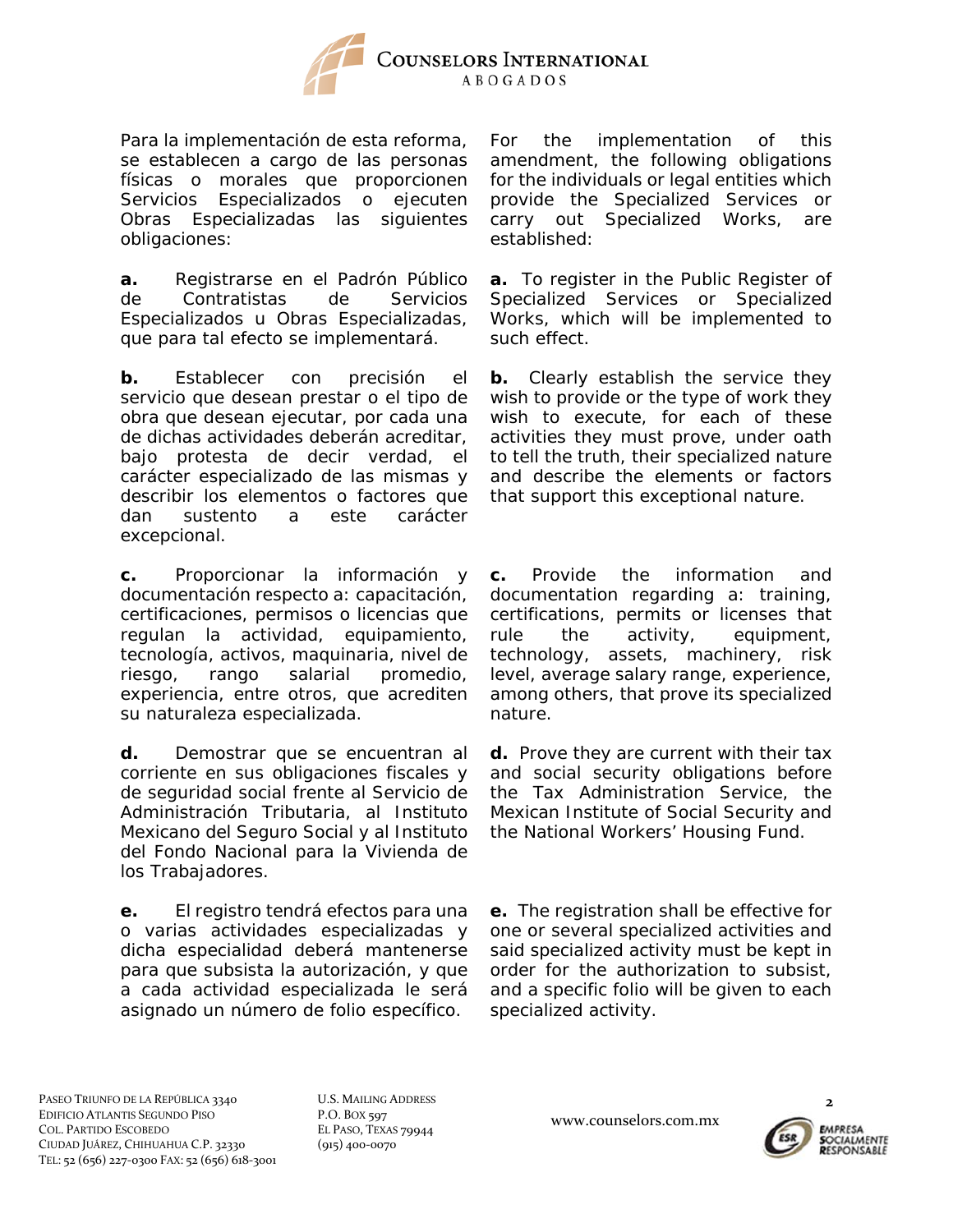

**f.** Una vez obtenido el registro, deberá abstenerse de realizar actividades propias del objeto social ni de la actividad económica preponderante de la beneficiaria. La autoridad laboral instrumentará y realizará las acciones de vigilancia permanente para tal efecto.

**g.** Deberán contar con un registro ante la Secretaría del Trabajo y Previsión Social.

**h.** Se establece la obligación de la Secretaría del Trabajo y Previsión Social Federal de crear el Padrón Público de Contratistas de Servicios Especializados u Obras Especializadas.

En ese sentido, en la reforma antes mencionada se estableció un periodo de 30 días naturales, contados a partir de la entrada en vigor del Acuerdo (24 de abril del 2021), a fin de que la Secretaría expidiera mediante un **Acuerdo** las disposiciones de carácter general respecto del procedimiento de registro, mismo que será referido a continuación.

### **CONTENIDO DEL ACUERDO CONTENTS OF THE DECREE**

El día 24 de mayo del 2021, se publicó el **ACUERDO por el que se dan a conocer las disposiciones de carácter general para el registro de personas físicas o morales que presten servicios especializados o ejecuten obras especializadas a que se refiere el Artículo 15 de La Ley Federal del Trabajo relacionado a Subcontratación**, que en resumen expresa lo siguiente:

Se establecen las disposiciones para el registro de las Personas Físicas o Morales que realicen un servicio **f.** Once the registration is obtained, they must refrain from carrying out activities inherent to the corporate purpose or the predominant economic activity of the beneficiary. To such effect, the corresponding labor authority will implement and carry out permanent surveillance actions.

**g.** They must have a registration before the Ministry of Labor and Social Security.

**h.** The Federal Ministry of Labor and Social Security establishes the obligation to create the Public Registry of Contractors of Specialized Services or Specialized Works.

In this regard, in the before mentioned amendment it was established a period of 30 calendar days, beginning as of the effective date of the Decree (April 24, 2021), so that the Ministry to issue, by means of a **Decree**, the general provisions with respect to the registration procedure, which will be following described.

On May 24, 2021, the **DECREE with information regarding the general provisions for the registration of individuals or legal entities that provide specialized services or carry out specialized works referred to in article 15 of the Federal Labor Law in relation with Outsourcing**, which is described as follows:

The provisions for the registration of Individuals or Legal Entities that provide a specialized service or carry out

PASEO TRIUNFO DE LA REPÚBLICA 3340 EDIFICIO ATLANTIS SEGUNDO PISO COL. PARTIDO ESCOBEDO CIUDAD JUÁREZ, CHIHUAHUA C.P. 32330 TEL: 52 (656) 227‐0300 FAX: 52 (656) 618‐3001 U.S. MAILING ADDRESS P.O. BOX 597 EL PASO, TEXAS 79944 (915) 400‐0070



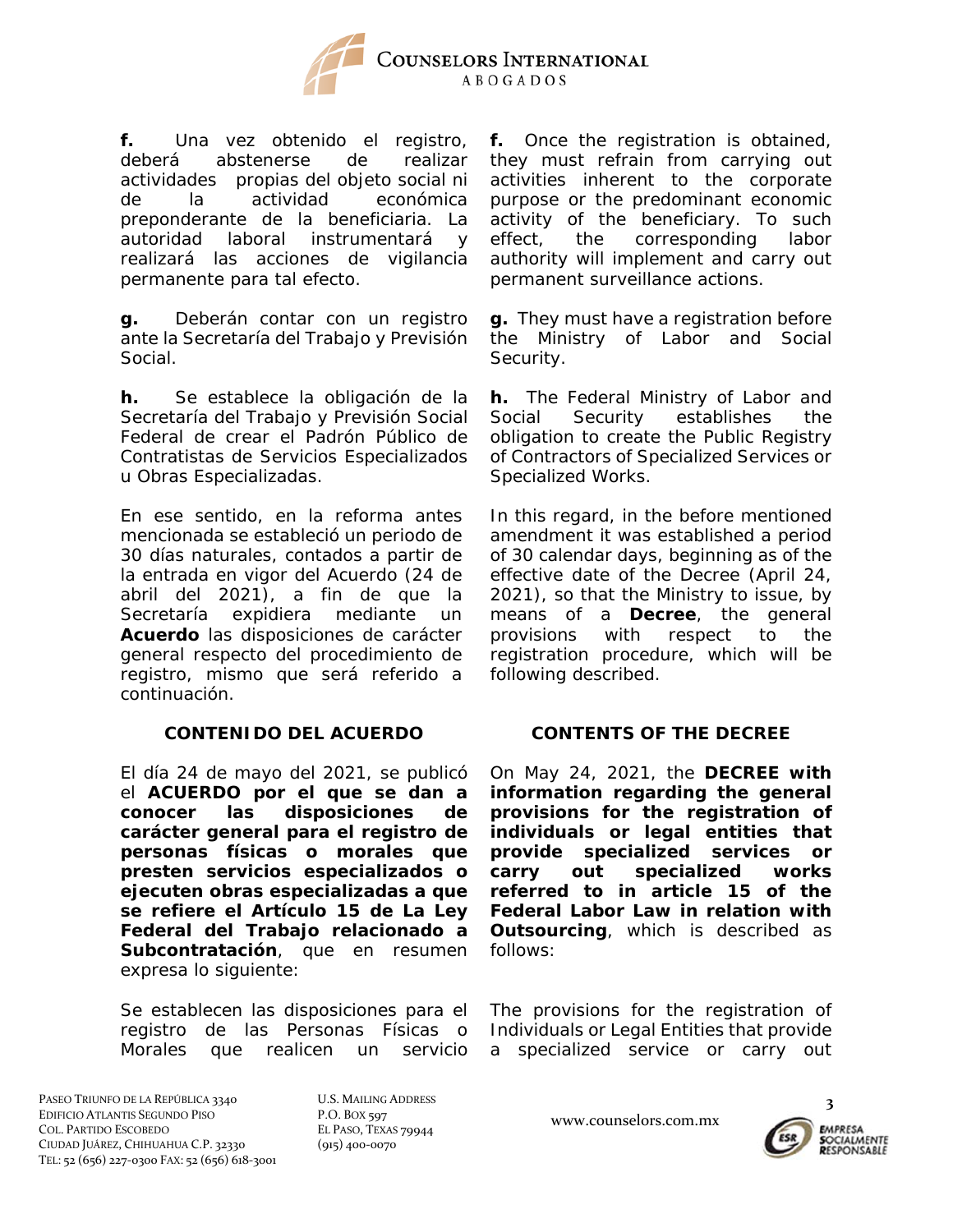

especializado o ejecuten obras especializadas, así como aquellas empresas que presten servicios u obras complementarias o compartidas en un mismo grupo empresarial, de conformidad con el segundo párrafo del artículo 13 de la Ley Federal del Trabajo.

### **SE PRECISAN LAS SIGUIENTES DEFINICIONES**

**I.** Aviso de registro: documento expedido por la Secretaría del Trabajo y Previsión Social a las contratistas que cumplan con los requisitos establecidos en las presentes disposiciones;

**II.** Beneficiaria: Aquella persona física o moral que reciba los servicios especializados o la ejecución de obras especializadas de la contratista, siempre que los mismos no formen parte de su objeto social ni de su actividad económica preponderante;

**III.** Contratista: La persona física o moral que cuenta con el registro expedido por la Secretaría del Trabajo y Previsión Social al que hace referencia el artículo 15 de la Ley Federal del Trabajo y que presta servicios especializados o ejecuta obras especializadas con trabajadores bajo su dependencia a favor de una o más beneficiarias;

**IV.** Padrón: Padrón Público de Contratistas de Servicios Especializados u Obras Especializadas a que se refiere el artículo 15, párrafo quinto, de la Ley Federal del Trabajo;

**V.** Plataforma: La plataforma informática a cargo de la Secretaría del Trabajo y Previsión Social para que las specialized works are established, as well as those companies that provide complimentary or shared services or works of the same business group, in accordance with the second paragraph of article 13 of the Federal Labor Law.

### **THE FOLLOWING DEFINITIONS ARE REQUIRED**

**I.** Notice of registration: document issued by the Ministry of Labor and Social Security to the contractors that comply with the requirements established in these provisions;

**II.** Beneficiary: Such individual or entity that receives the specialized services or the execution of the specialized works from the contractor, provided they are not part of the corporate purpose or the main economic activity of the recipient company;

**III.** Contractor: The individual or entity having the registration issued by the Ministry of Labor and Social Security referred to in article 15 of the Federal Labor Law and which renders specialized services or carries out specialized works with workers of their own for the benefit of one or more beneficiaries;

**IV.** Register: Public Register of Contractors of Specialized Services or Specialized Works referred to in article 15, paragraph fifth, of the Federal Labor Law;

**V.** Platform: the informatic platform in charge of the Ministry of Labor and Social Security in order for individuals

PASEO TRIUNFO DE LA REPÚBLICA 3340 EDIFICIO ATLANTIS SEGUNDO PISO COL. PARTIDO ESCOBEDO CIUDAD JUÁREZ, CHIHUAHUA C.P. 32330 TEL: 52 (656) 227‐0300 FAX: 52 (656) 618‐3001 U.S. MAILING ADDRESS P.O. BOX 597 EL PASO, TEXAS 79944 (915) 400‐0070

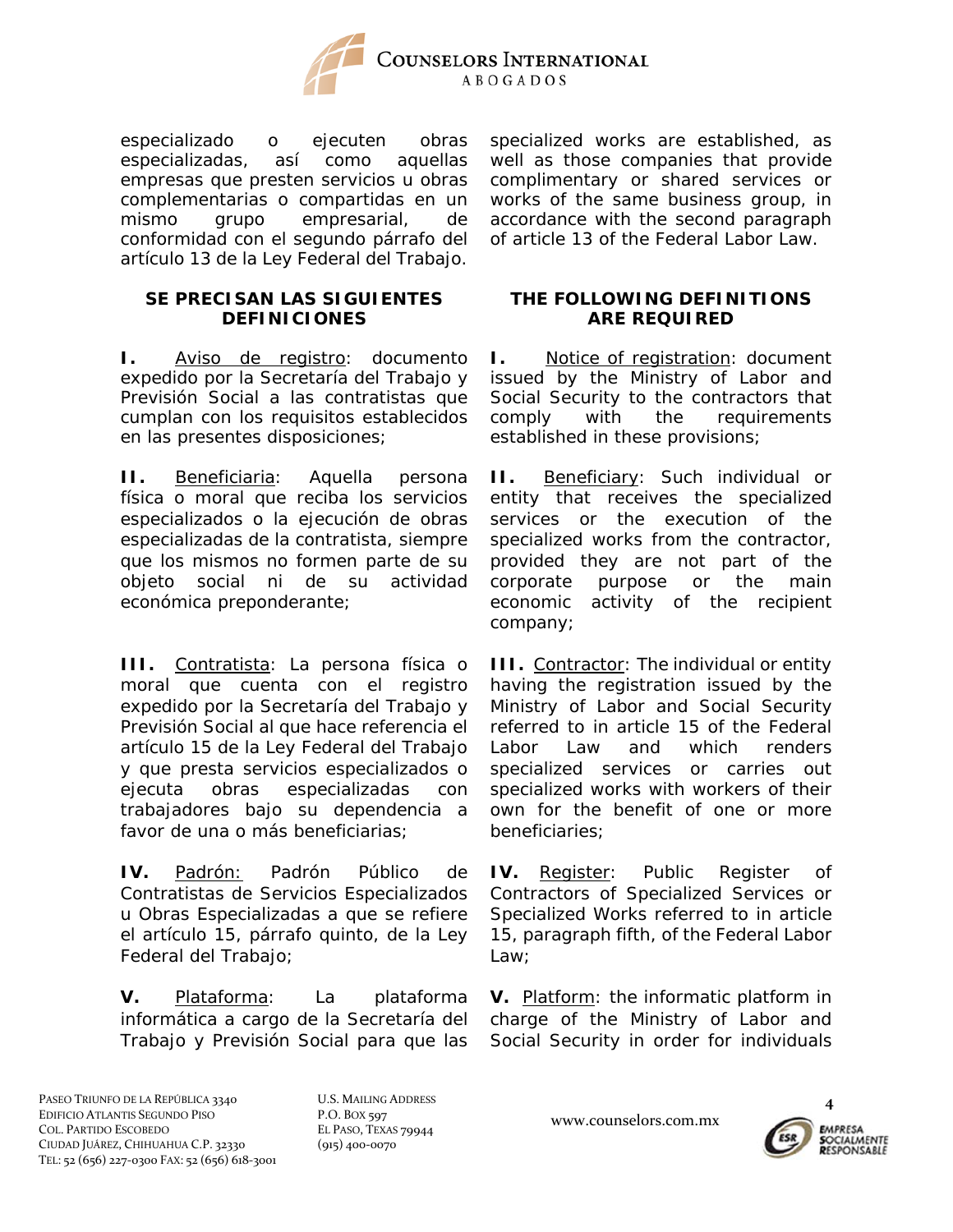

personas físicas y morales puedan obtener su registro y su inscripción en el padrón;

**VI.** Secretaría: La Secretaría del Trabajo y Previsión Social Federal;

**VII.** Servicios u obras especializadas: son aquellos que reúnen elementos o factores distintivos de la actividad que desempeña la contratista, que se encuentran sustentados, entre otros, en la capacitación, certificaciones, permisos o licencias que regulan la actividad, equipamiento, tecnología, activos, maquinaria, nivel de riesgo, rango salarial promedio y experiencia, los cuales aportan valor agregado a la beneficiaria.

 La administración y operación del registro de contratistas estará a cargo de la Secretaría, a través de la Unidad de Trabajo Digno y de sus unidades administrativas, quien administrará la plataforma informática la cual contará con el soporte informático de la Dirección General de Tecnologías de la Información de dicha dependencia.

 El Padrón estará disponible para su consulta pública en un portal de internet de la Secretaría, debiendo observar en todo momento las disposiciones aplicables en materia de transparencia, acceso a la información y protección de datos personales.

 Las Personas Físicas o Morales que realicen un servicio especializado o ejecuten obras especializadas deberán acceder a la plataforma **http://repse.stps.gob.mx** en la que solicitarán el registro y tendrán que

and legal entities may obtain their registration in the register;

**VI.** Ministry: The Ministry of Labor and Social Security;

**VII.** Specialized services or works: are those that meet the distinctive elements or factors of the activity carried out by the contractor, which are supported, among others, by training, certifications, permits or licenses that regulate the activity, equipment, technology, assets, machinery, risk level, average salary range and experience, which provide additional value to the beneficiary.

## **REGISTRO EN EL PADRÓN RECORD IN THE REGISTER**

 The management and operation of the record of the contractors will be in charge of the Ministry, through the Dignified Work Unit and its administrative sections, which will manage the informatic platform that will have the informatic support of the General Direction of Information Technologies of said ministry.

 The Register will be available for public consult in its internet site of the Ministry, observing at all times the applicable provisions regarding transparency, access to information and protection of personal data.

 The Individuals or Legal Entities that provide a specialized service or carry out specialized works must access the platform **http://respse.stps.gob.mx** in which they will apply for the registration and

PASEO TRIUNFO DE LA REPÚBLICA 3340 EDIFICIO ATLANTIS SEGUNDO PISO COL. PARTIDO ESCOBEDO CIUDAD JUÁREZ, CHIHUAHUA C.P. 32330 TEL: 52 (656) 227‐0300 FAX: 52 (656) 618‐3001 U.S. MAILING ADDRESS P.O. BOX 597 EL PASO, TEXAS 79944 (915) 400‐0070

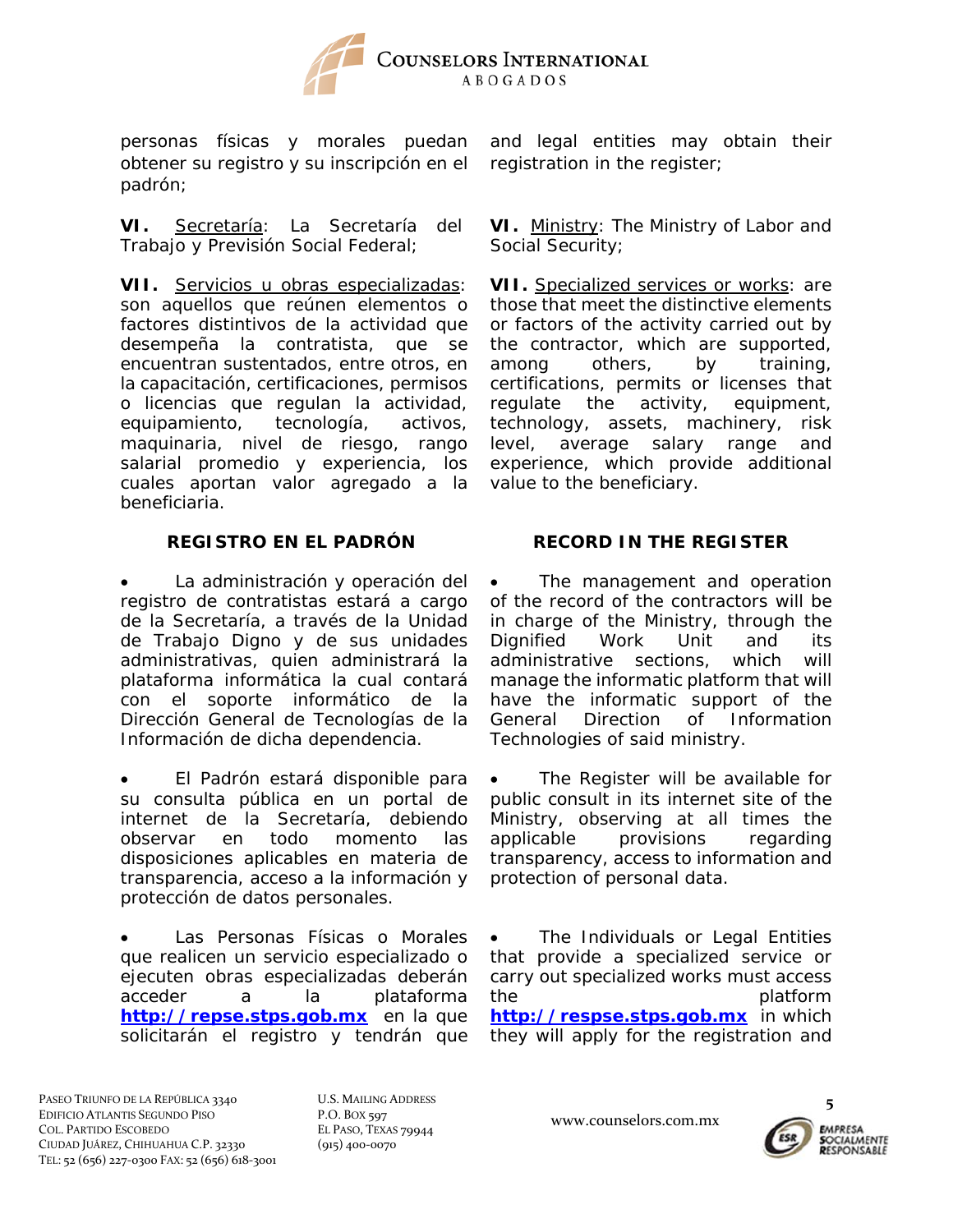

cumplir con los siguientes requisitos y requerimientos:

**1.** Proporcionar en la plataforma informática la siguiente información:

**b.** Nombre, denominación o razón social en caso de ser persona moral; o apellido paterno, materno y nombre(s) en caso de ser persona física;

**c.** Nombre comercial; **c.** Trading name;

**d.** Entidad Federativa; **d.** State;

**e.** Registro Federal de Contribuyentes;

**f.** Domicilio: calle o avenida, número exterior, número interior, colonia o fraccionamiento, código postal, localidad, y municipio o alcaldía;

**g.** Geolocalización; **g.** Geolocation;

**h.** Teléfono(s) fijo(s) y celular(es) y correo(s) electrónico(s);

**i.** Número del Acta Constitutiva de la empresa, datos de identificación del notario o corredor público que la expidió, fecha de su protocolización y objeto social (en caso de ser persona moral);

**j.** Registro Patronal ante el Instituto Mexicano del Seguro Social;

**k.** Datos del representante legal de la empresa de servicios especializados o de ejecución de obras especializadas primer apellido, segundo apellido y nombre(s), Teléfono fijo y celular, Identificación Oficial vigente (Credencial will have to comply with the following specifications and requirements:

**1.** Provide the following information in the informatic platform:

**a.** Firma electrónica vigente; **a.** Current electronic signature;

**b.** Name, company name, in case of a legal entity; last name, surname and name(s) in case of an individual;

**e.** Taxpayers Registry Number;

**f.** Address: street or avenue, exterior number, interior number, residential section, zip code, city, and municipality or town;

**h.** Office telephone number(s) and cellular phone number(s) and email(s);

**i.** Incorporation public deed number of the company, identification data of the notary public or public broker that issued same, date of formalization and corporate purpose (in case of a legal entity);

**j.** Employer register before the Mexican Institute of Social Security;

**k.** Data of the legal representative of the company of specialized services or specialized works last name, surname and name(s), office telephone number and cellular number, current official identification (Voters Card, Passport of

PASEO TRIUNFO DE LA REPÚBLICA 3340 EDIFICIO ATLANTIS SEGUNDO PISO COL. PARTIDO ESCOBEDO CIUDAD JUÁREZ, CHIHUAHUA C.P. 32330 TEL: 52 (656) 227‐0300 FAX: 52 (656) 618‐3001 U.S. MAILING ADDRESS P.O. BOX 597 EL PASO, TEXAS 79944 (915) 400‐0070

www.counselors.com.mx



**6**

**EMPRESA**<br>SOCIALMENTE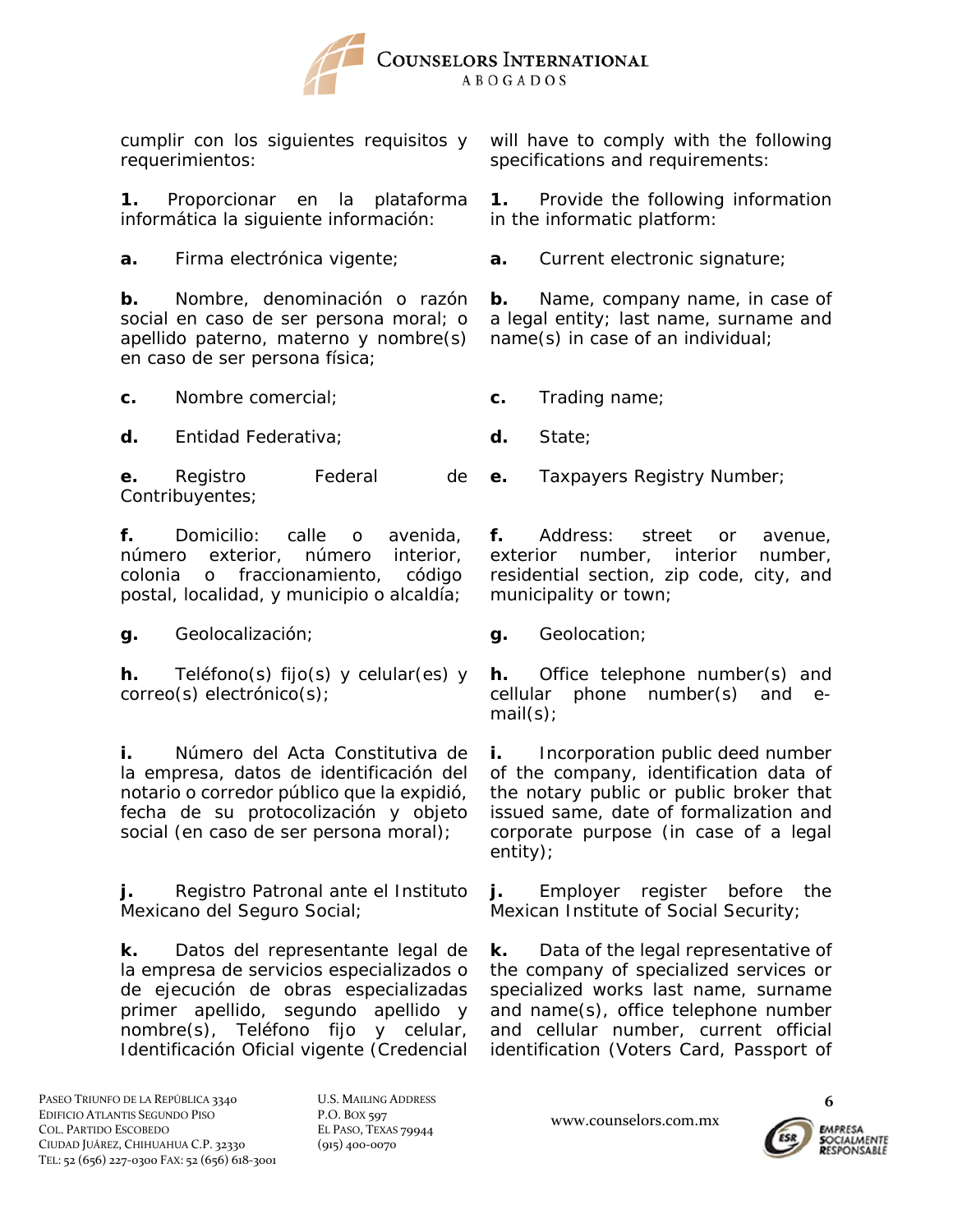

para votar, Pasaporte o Cédula Profesional), CURP y correo electrónico (para personas físicas y morales);

**l.** Afiliación ante el Instituto del Fondo Nacional para el Consumo de los Trabajadores;

**m.** Número total de trabajadores al momento de la solicitud de registro por sexo:  $#$  Mujeres  $y \#$  Hombres;

**n.** Actividad **Económica** especializada conforme al "Catálogo de actividades para la clasificación de las empresas en el seguro de riegos de trabajo" del Instituto Mexicano del Seguro Social contenido en el Reglamento de la Ley del Seguro Social en Materia de Afiliación, Clasificación de Empresas, Recaudación y Fiscalización;

**o.** Actividad o actividades que desean ser registrada en el padrón, y

**p.** Actividad **Económica** Preponderante.

**2.** Deberán de encontrarse a la fecha en la que se realice la solicitud de registro al corriente en sus obligaciones fiscales y de seguridad social frente al Servicio de Administración Tributaria, al Instituto Mexicano del Seguro Social y al Instituto del Fondo Nacional para la Vivienda de los Trabajadores.

**3.** Las personas físicas o morales que deseen incorporarse al Padrón y obtener el registro deberán establecer con precisión el servicio que desean prestar o el tipo de obra que desean ejecutar. Por cada una de dichas actividades deberán acreditar, bajo protesta de decir verdad, el carácter

Professional License), Unique Population Registry Code (*CURP*) and email (for individuals and entities);

**l.** Registration before the National Consumption Fund for Employees;

**m.** Total number of employees when submitting the registry application by gender:  $#$  Women and  $#$  Men;

**n.** Specialized economic activity pursuant to the "Catalog of activities for the classification of the companies in the work risk security institute" of the Mexican Institute of Social Security contained in the Regulations of the Social Security Law, Regarding Registration, Classification of Companies, Collection and Audit;

**o.** Activity or activities that wish to be recorded at the register, and

**p.** Main Economic Activity.

**2.** On the date the registration application is made, they must be current in their tax and social security obligations before the Tax Administration Service, the Mexican Institute of Social Security and the National Workers' Housing Fund Institution.

**3.** Individuals or entities that wish to incorporate at the Register and obtain the registration must clearly establish the service they wish to provide or the kind or work the wish to carry out. For each of said activities they must prove, under oath to tell the truth, the specialized nature of same and describe

PASEO TRIUNFO DE LA REPÚBLICA 3340 EDIFICIO ATLANTIS SEGUNDO PISO COL. PARTIDO ESCOBEDO CIUDAD JUÁREZ, CHIHUAHUA C.P. 32330 TEL: 52 (656) 227‐0300 FAX: 52 (656) 618‐3001 U.S. MAILING ADDRESS P.O. BOX 597 EL PASO, TEXAS 79944 (915) 400‐0070

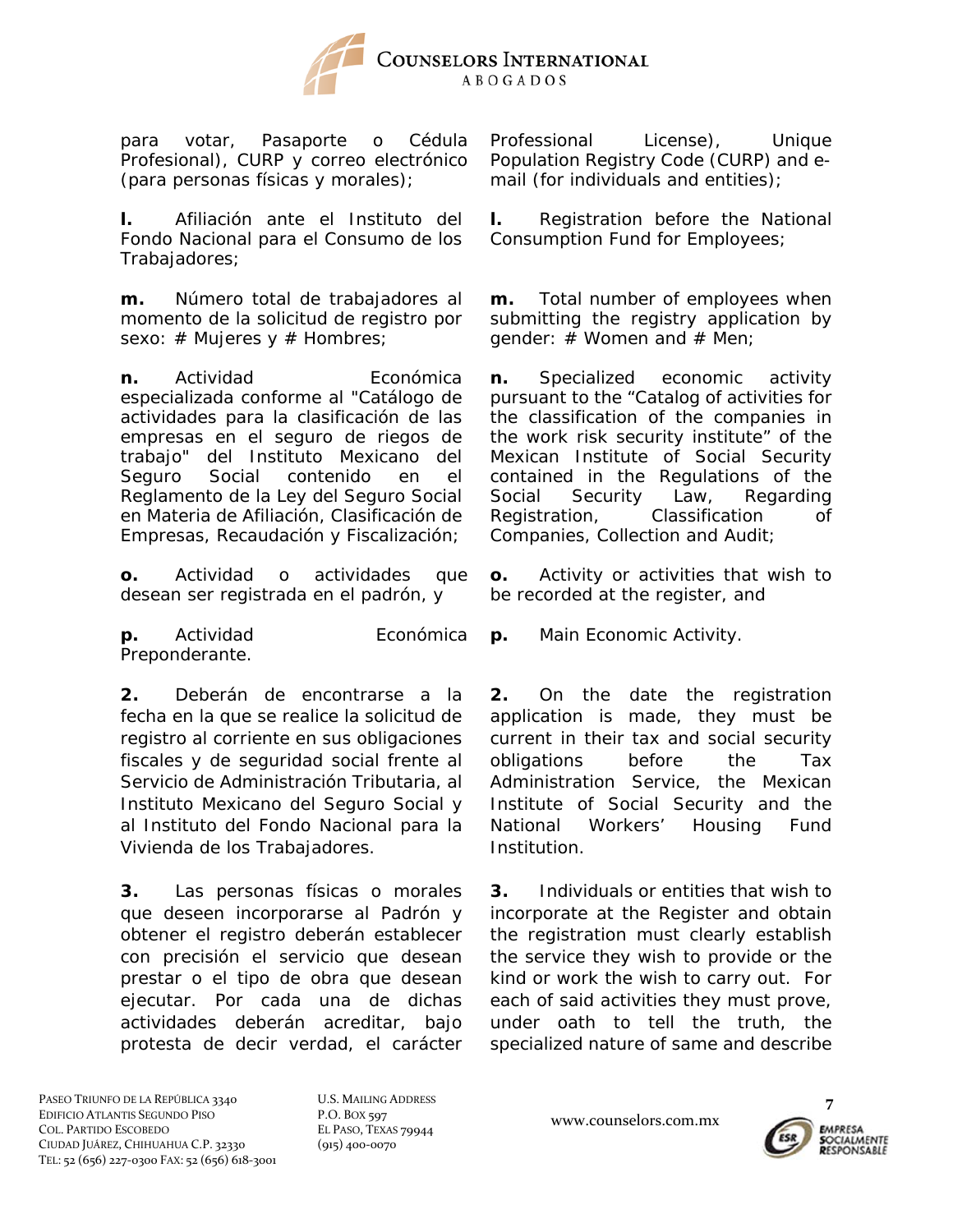

especializado de las mismas y describir los elementos o factores que dan sustento a este carácter excepcional.

Para acreditar el carácter especializado se aportará información y documentación, conforme a los requerimientos de la plataforma, respecto a: capacitación, certificaciones, permisos o licencias que regulan la actividad, equipamiento, tecnología, activos, capital social, maquinaria, nivel de riesgo, rango salarial promedio, experiencia, entre otros.

Los servicios u obras especializados que deseen registrarse deberán estar contempladas dentro de su objeto social.

**4.** Las personas físicas o morales que se registren en el Padrón a través de la plataforma electrónica deberán de ingresar en formato PDF o XML los siguientes documentos:

**a.** Identificación oficial vigente (Credencial para votar, Pasaporte Vigente o Cédula Profesional) de la persona física o del representante legal de la empresa (PDF);

**c.** Comprobante de nómina (XML); **c.** Payroll receipt (XML);

**d.** Acta Constitutiva y el objeto social vigente (PDF);

**e.** Constancia de inscripción en el Registro Federal de Contribuyentes (PDF);

**f.** Registro(s) Patronal(es) ante el Instituto Mexicano del Seguro Social (PDF);

U.S. MAILING ADDRESS P.O. BOX 597 EL PASO, TEXAS 79944 (915) 400‐0070

the elements or factors that support said exceptional nature.

To prove the specialized nature the information and documentation, according with the requirements of the platform must be provided, regarding: training, certifications, permits or licenses that regulate the activity, equipment, technology, assets, capital stock, machinery, risk level, average salary range, experience, amongst others.

The specialized services or works they wish to register must be included within their corporate purpose.

**4.** The individuals or entities recorded at the Register through the electronic platform must submit the PDF or XML format of the following documents:

**a.** Current official identification (Voters Card, Passport of Professional License) of the person or of the legal representative of the entity (PDF);

**b.** Poder Notarial (PDF); **b.** Power of attorney granted before Notary Public (PDF);

**d.** Incorporation Public Deed and the current corporate purpose (PDF);

**e.** Certificate of registration before the Federal Taxpayers' Registry (PDF);

**f.** Employer(s) Registration(s) before the Mexican Institute of Social Security (PDF);

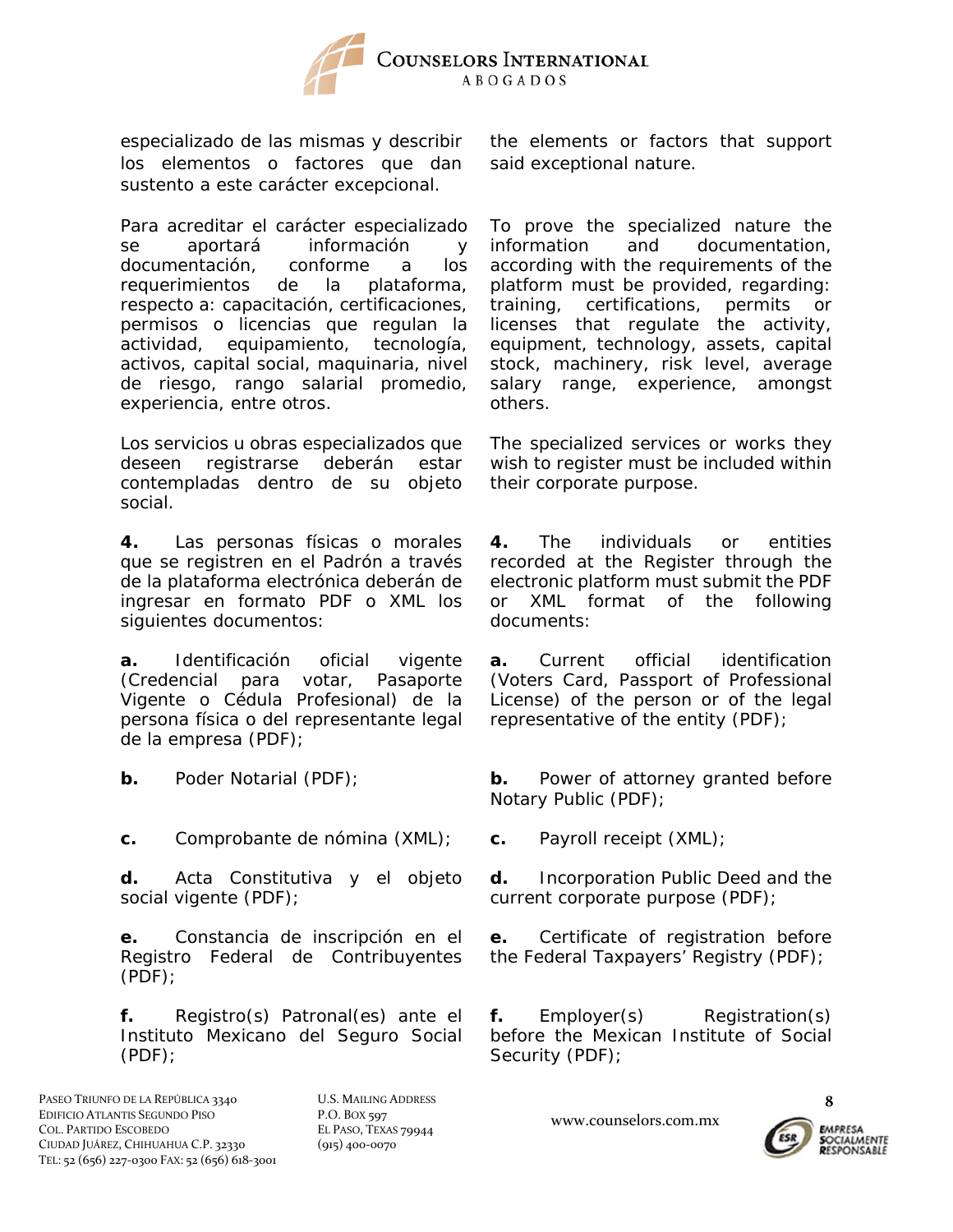

**g.** Comprobante de Domicilio (luz, predial, teléfono) (PDF).

### **PROCEDIMIENTO PARA EL REGISTRO**

**1.** Al momento de incorporar la información y la documentación en la plataforma, se asignará un **número de folio** mediante el cual se le podrá dar seguimiento al trámite, menciona que en caso de que la carga de información se realice en día y hora inhábil, el número de folio será generado con fecha del día hábil inmediato siguiente.

**2.** Se establece que la Secretaría a través de la Plataforma deberá pronunciarse respecto a la solicitud de registro dentro de los **20 días hábiles** posteriores a la recepción de la misma a través de la Plataforma. De no hacerlo, los solicitantes podrán requerir a la Secretaría, para que emita el aviso de registro correspondiente, dentro de los **tres días hábiles** siguientes a la presentación del requerimiento. Transcurrido dicho plazo sin que se haya emitido el aviso de registro se tendrá por efectuado el registro para los efectos legales a que haya lugar.

El plazo para resolver la solicitud de registro, prevista en el artículo 15 de la Ley Federal del Trabajo, comenzará a correr a partir de la recepción de la solicitud, para la cual se generará un folio de ingreso.

**3.** La Secretaría a través de la Unidad de Trabajo Digno y sus Unidades Administrativas podrá solicitar en cualquier momento información o documentación adicional al solicitante o a cualquier entidad gubernamental para **g.** Domicile utilities receipt (electricity, property tax, telephone) (PDF).

### **REGISTRATION PROCEDURE**

**1.** When submitting the information and documentation in the platform, a **folio number** will be provided, to follow up with the procedure, it states that in case that the loading of information is made on a non-working day and hour, the folio number will be generated with the following working day.

**2.** It is established that the Ministry through the Platform must take action regarding the registration application within the **20 working days** following the receipt of said application through the Platform. On the contrary, the applicants may require the Ministry, to issue the corresponding registration notice, within the **three working days** following the submittal of the requirement. Once said term has elapsed without such registration notice being issued, the registration will be considered as carried out for all legal effects.

The term to resolve over the registration application, provided in article 15 of the Federal Labor Law, will commence as of the date in which the application was received, to which a folio number will be generated.

**3.** The Ministry through the Dignify Labor Unit and its Administrative Sections may request at any time additional information or documentation to the applicant or any governmental ministry to confirm and

PASEO TRIUNFO DE LA REPÚBLICA 3340 EDIFICIO ATLANTIS SEGUNDO PISO COL. PARTIDO ESCOBEDO CIUDAD JUÁREZ, CHIHUAHUA C.P. 32330 TEL: 52 (656) 227‐0300 FAX: 52 (656) 618‐3001 U.S. MAILING ADDRESS P.O. BOX 597 EL PASO, TEXAS 79944 (915) 400‐0070

www.counselors.com.mx

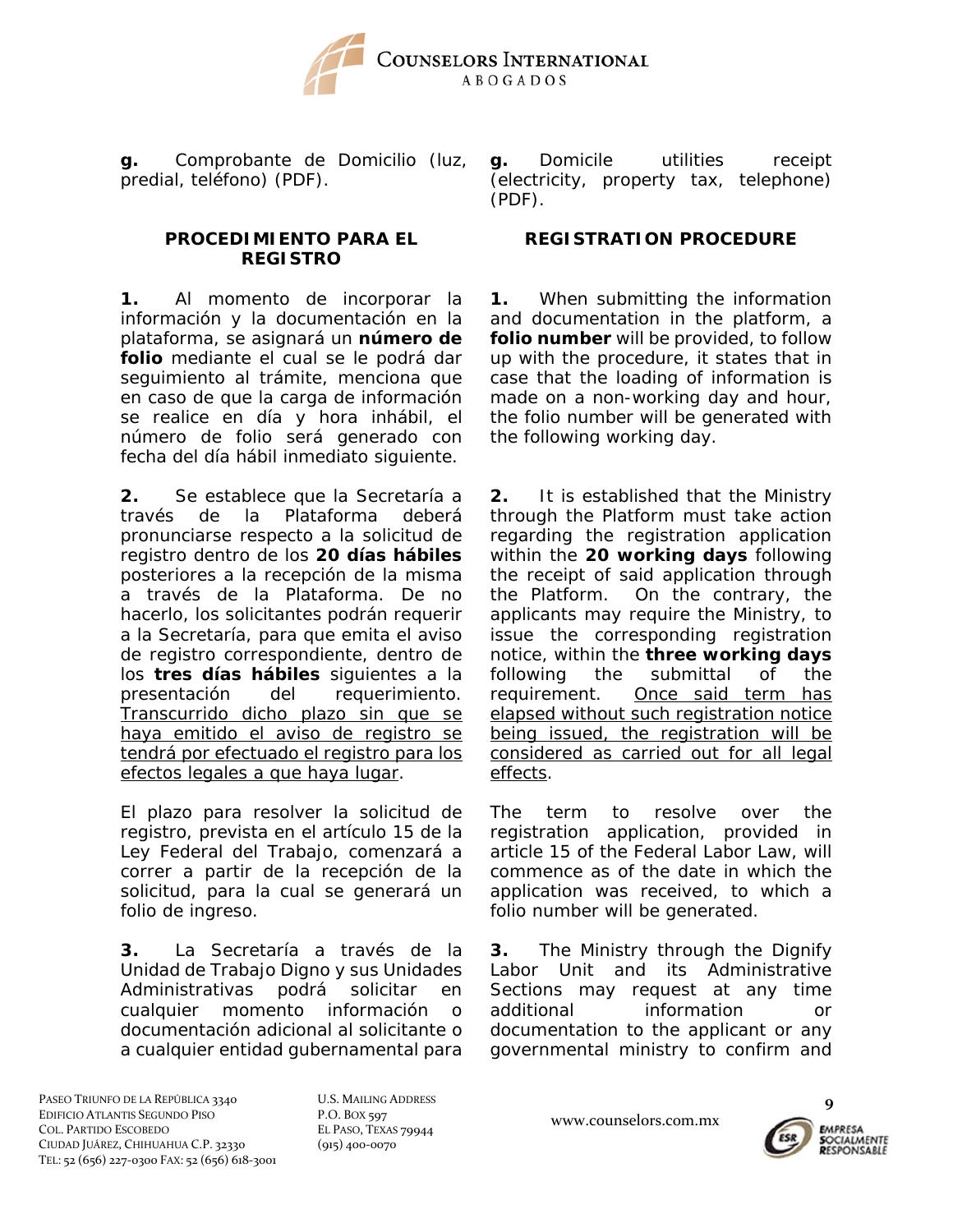

corroborar y validar la información y documentación proporcionada.

**4.** Cumplidos los requisitos y justificando el carácter especializado, la Secretaría, a través de la Unidad de Trabajo Digno por conducto de la Dirección General de Inspección Federal del Trabajo, procederá a realizar la inscripción en el Padrón, emitiendo para tal efecto, el aviso de registro correspondiente, el cual se hará del conocimiento al solicitante a través de los medios de comunicación previamente establecidos.

En el aviso de registro quedarán asentados el número de registro; un número de folio por cada servicio u obra de carácter especializado registrado, el nombre del servicio u obra especializada y el nombre de la persona física o moral titular del mismo.

**5.** El registro tendrá una vigencia de **tres años** y será imprescindible para que la contratista pueda prestar sus servicios conforme a las disposiciones jurídicas aplicables.

### **NEGATIVA, CANCELACIÓN Y RENOVACIÓN DEL REGISTRO**

**1.** La Secretaría podrá negar el registro en los siguientes supuestos:

**a.** No acreditar el carácter especializado;

**b.** No estar al corriente con las obligaciones fiscales y de seguridad social frente al Servicio de Administración Tributaria, al Instituto Mexicano del Seguro Social y al Instituto del Fondo Nacional para la Vivienda de los Trabajadores;

validate the provided information and documentation.

**4.** Once the requirements are met and the specialized nature justified, the Ministry, through the Dignified Labor Unit y means of the General Direction of Federal Work Inspection, will proceed to carry out the inspection in the Register, issuing to such effect, the corresponding registration notice, which will be notified to the applicant through the communication media previously established.

The registration notice will include the registration number; a folio number for each registered specialized service or work, the name of the specialized service or work and the name of the individual or entity holding same.

**5.** The registration will have a term of **three years** and will be essential in order for the contractor may provide its services according with the applicable legal provisions.

## **DENIAL, CANCELLATION AND RENEWAL OF REGISTRATION**

**1.** The Ministry may deny the registration in the following cases:

**a.** The non-accreditation of specialized nature;

**b.** Not being current with the tax and social security obligations before the Tax Administration Service, the Mexican Institute of Social Security and the National Workers' Fund Institution;

U.S. MAILING ADDRESS P.O. BOX 597 EL PASO, TEXAS 79944 (915) 400‐0070

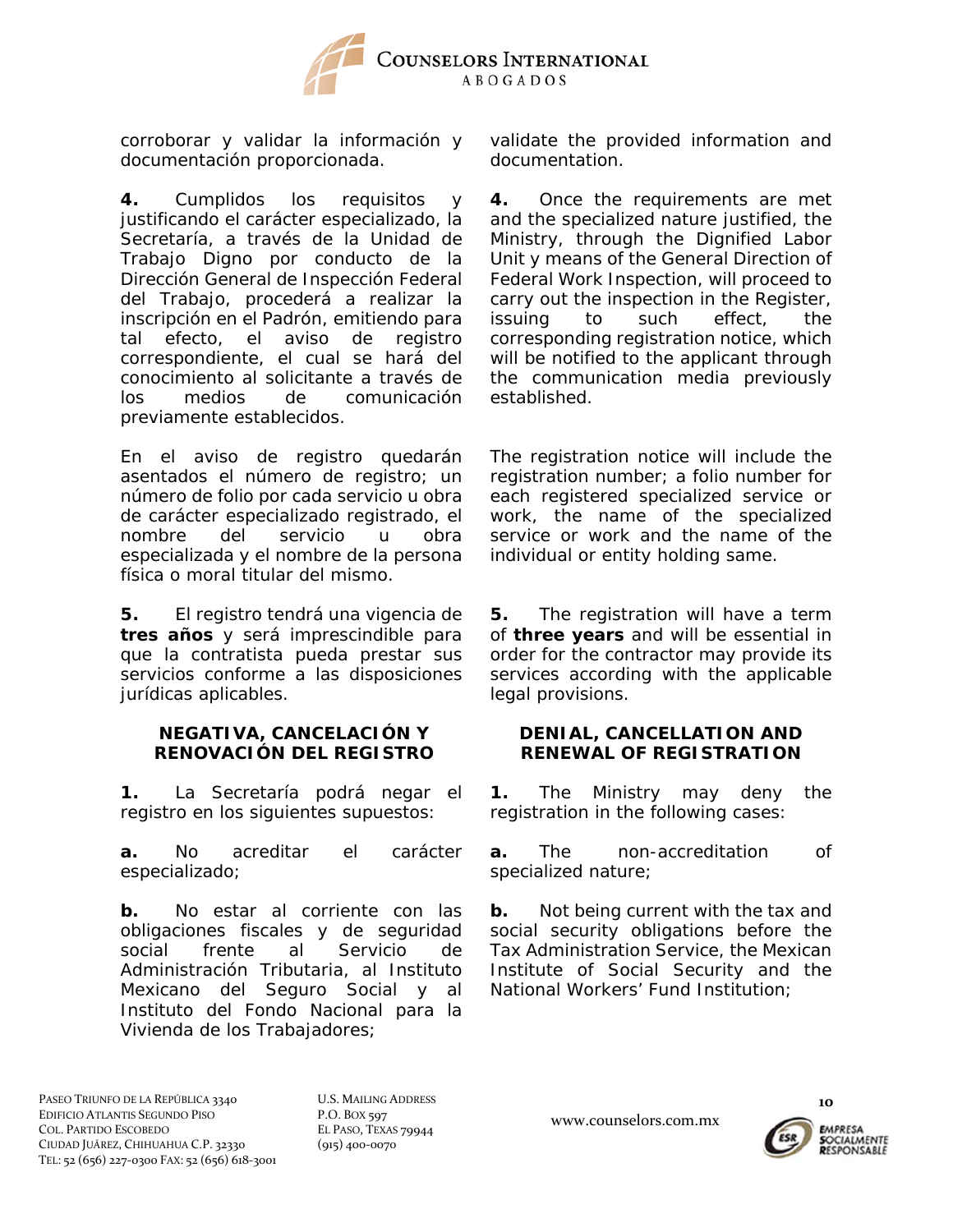

**c.** No cumplir con los requisitos y requerimientos establecidos en el Acuerdo;

**d.** Proporcionar información falsa o documentos apócrifos, sin perjuicio de las acciones legales a que haya lugar, o que la documentación cargada en la plataforma no haya sido en el formato establecido o sean ilegibles;

**e.** Negarse a atender los requerimientos de información o documentación complementaria que le sea requerida por parte de la Secretaría;

**f.** Se detecte que los datos requisitados en la plataforma resulten diferentes o imprecisos con respecto a los datos e información contenidos en los documentos ingresados.

**2.** La Secretaría a través de la Unidad de Trabajo Digno, por conducto de la Dirección General de Inspección Federal del Trabajo, podrá cancelar el registro en cualquier momento cuando se presente alguno de estos supuestos:

**a.** Prestar servicios u obras especializadas no registradas en el Padrón;

**b.** Prestar servicios u obras especializadas que formen parte del objeto social o actividad económica preponderante de la beneficiaria;

**c.** Existan adeudos por créditos firmes derivados del incumplimiento de obligaciones fiscales y de seguridad social frente al Servicio de Administración Tributaria, al Instituto **c.** The non-compliance with the specifications and requirements established in the Decree;

**d.** Provide false information or apocryphal documents, without prejudice to the legal actions that may take place, or if the documents loaded in the platform were not submitted in the established formats or if they are illegible;

**e.** Refuse to comply with the additional information or documentation requirements, requested by the Ministry;

**f.** If it is detected that the data solicited in the platform are different or inaccurate with respect to the data and information contained in the submitted documents.

**2.** The Ministry through the Dignified Labor Union, by the General Direction of Federal Work Inspection, may cancel the registration at any time when any of the following cases occur:

**a.** Render specialized services or works that are not recorded at the Register;

**b.** Render specialized services or works that form part of the corporate purpose or the main economic activity of the beneficiary;

**c.** There exists any indebtedness for credits derived from the noncompliance of tax or social security obligations before the Tax Administrative Services, the Mexican

www.counselors.com.mx

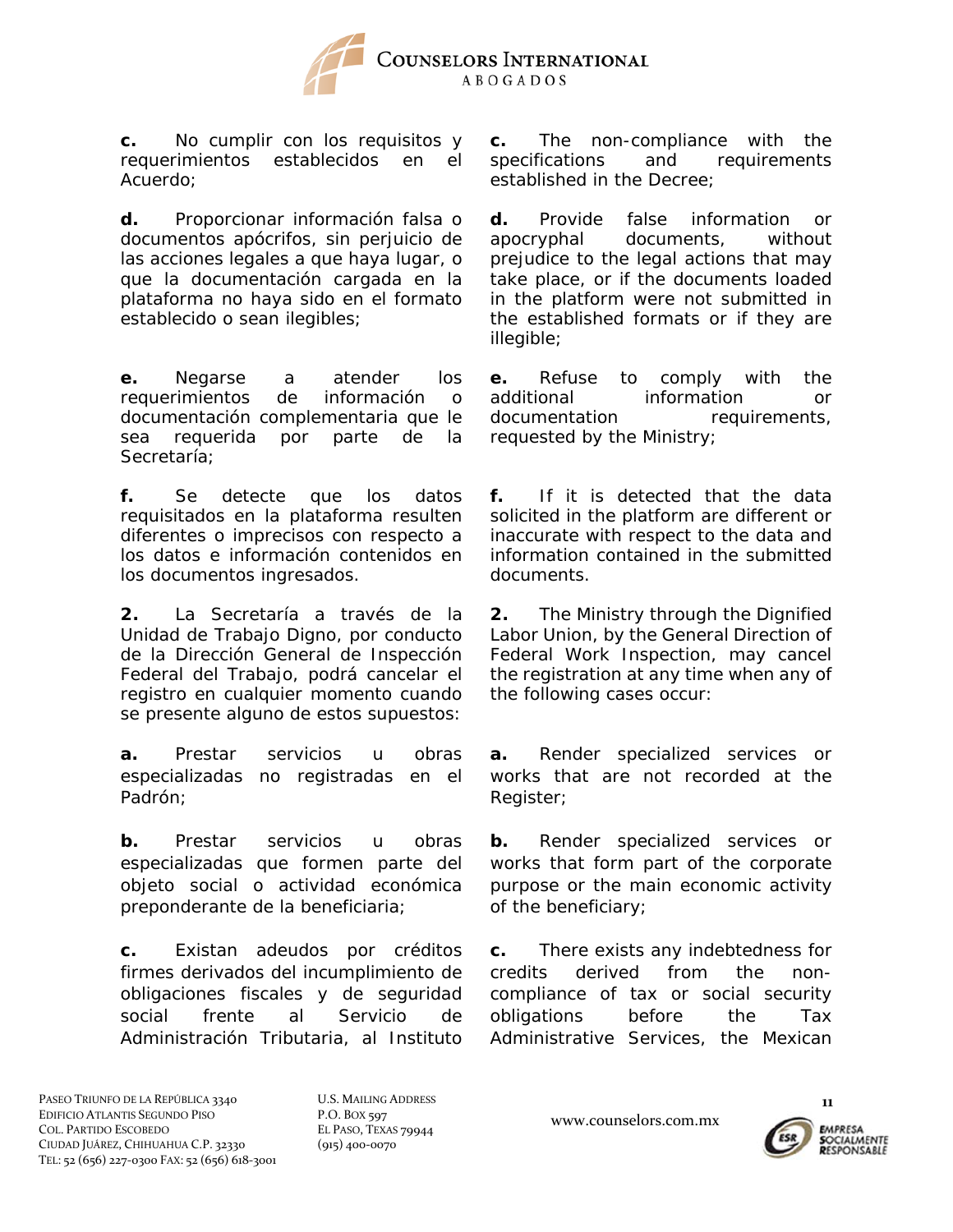

Mexicano del Seguro Social y al Instituto del Fondo Nacional para la Vivienda de los Trabajadores;

**d.** Dejar de cumplir con los requisitos o requerimientos que sirvieron de base para el otorgamiento del registro;

**e.** Por incumplimiento a lo establecido a la Ley Federal del Trabajo en materia de subcontratación;

**f.** Negarse a atender cualquier requerimiento de información o documentación que sea requerida por parte de la Secretaría;

**g.** No realizar en el plazo establecido la renovación que se señala en el segundo párrafo del artículo 15 de la Ley Federal del Trabajo.

 Una vez que la Secretaría advierta el posible incumplimiento notificará a la persona física o moral para que dentro del plazo de cinco días hábiles manifieste lo que a su derecho convenga, y en su caso, resolverá lo conducente.

• La persona física o moral que se encuentre registrada en el Padrón deberá de tramitar cada tres años la renovación de su registro a través de plataforma informática. Este trámite deberán iniciarlo dentro del plazo de tres meses anteriores a la fecha en que concluya la vigencia de su registro.

# **DISPOSICIONES FINALES FINAL PROVISIONS**

 Las Empresas que obtengan el registro estarán obligadas a identificar plenamente a sus trabajadores mediante la imagen, nombre, gafete o código de identidad que vincule a dichos trabajadores con la empresa que presta Institute of Social Security, the National Workers' Fund Institution;

**d.** Fail to comply with the specifications or requirements that served as basis for granting the registration;

**e.** For the non-compliance to the terms of the Federal Labor Law regarding outsourcing;

**f.** Refuse to meet with any requirement of information or documentation that is requested by the Ministry;

**g.** Failure to carry out, in the established period or time, the renewal established in the second paragraph of article 15 of the Federal Labor Law.

 Once the Ministry takes knowledge about the possible failure it will notify the individual or entity so that within the term of five business days, they make the statements that corresponds to them by law, and in its case, to resolve over said failure.

 The individual or legal entity that is recorded at the Register must renew every three years the registration through the informatic platform. This procedure must be initiated within the term of three months prior to the date the term of the registration elapses.

 The Companies obtaining the registration will be obliged to fully identify their workers by the image, name, identification badge or code that relates said workers with the company that renders the specialized service or

PASEO TRIUNFO DE LA REPÚBLICA 3340 EDIFICIO ATLANTIS SEGUNDO PISO COL. PARTIDO ESCOBEDO CIUDAD JUÁREZ, CHIHUAHUA C.P. 32330 TEL: 52 (656) 227‐0300 FAX: 52 (656) 618‐3001 U.S. MAILING ADDRESS P.O. BOX 597 EL PASO, TEXAS 79944 (915) 400‐0070

www.counselors.com.mx